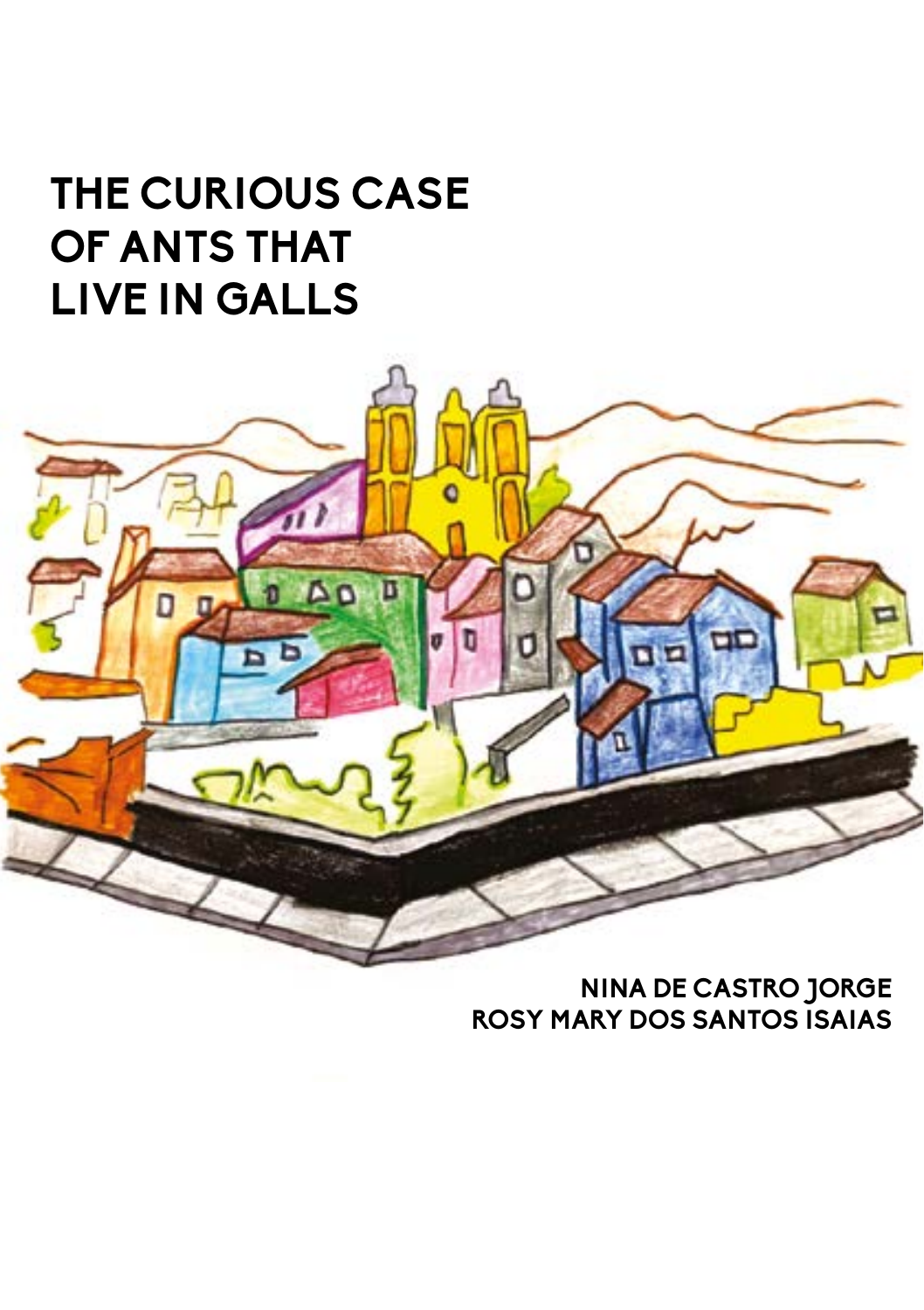

### **Translate into english: Rosy Mary dos Santos Isaias**

#### **Dados Internacionais de Catalogação na Publicação (CIP) (Câmara Brasileira do Livro, SP, Brasil)**

Jorge, Nina de Castro O curioso caso de formigas que moram em galhas [livro eletrônico] / Nina de Castro Jorge, Rosy Mary dos Santos Isaias ; [ilustrações Gabriel Magalhães ; cor Geovani Miguel ; produção gráfica Pedro Gomes]. -- 1. ed. -- Belo Horizonte : Ed. da Autora, 2020. PDF ISBN 978-65-00-13341-7 1. Botânica 2. Ciências - Literatura infantojuvenil 3. Literatura infantojuvenil 4. Seres vivos - Literatura infantojuvenil I. Isaias, Rosy Mary dos Santos. II. Magalhães, Gabriel de. III. Miguel, Geovani. IV. Gomes, Pedro. V. Título.

20-50479 CDD-028.5

#### **Índices para catálogo sistemático:**

1. Ciências : Literatura infantil 028.5 2. Ciências : Literatura infantojuvenil 028.5 Maria Alice Ferreira - Bibliotecária - CRB-8/7964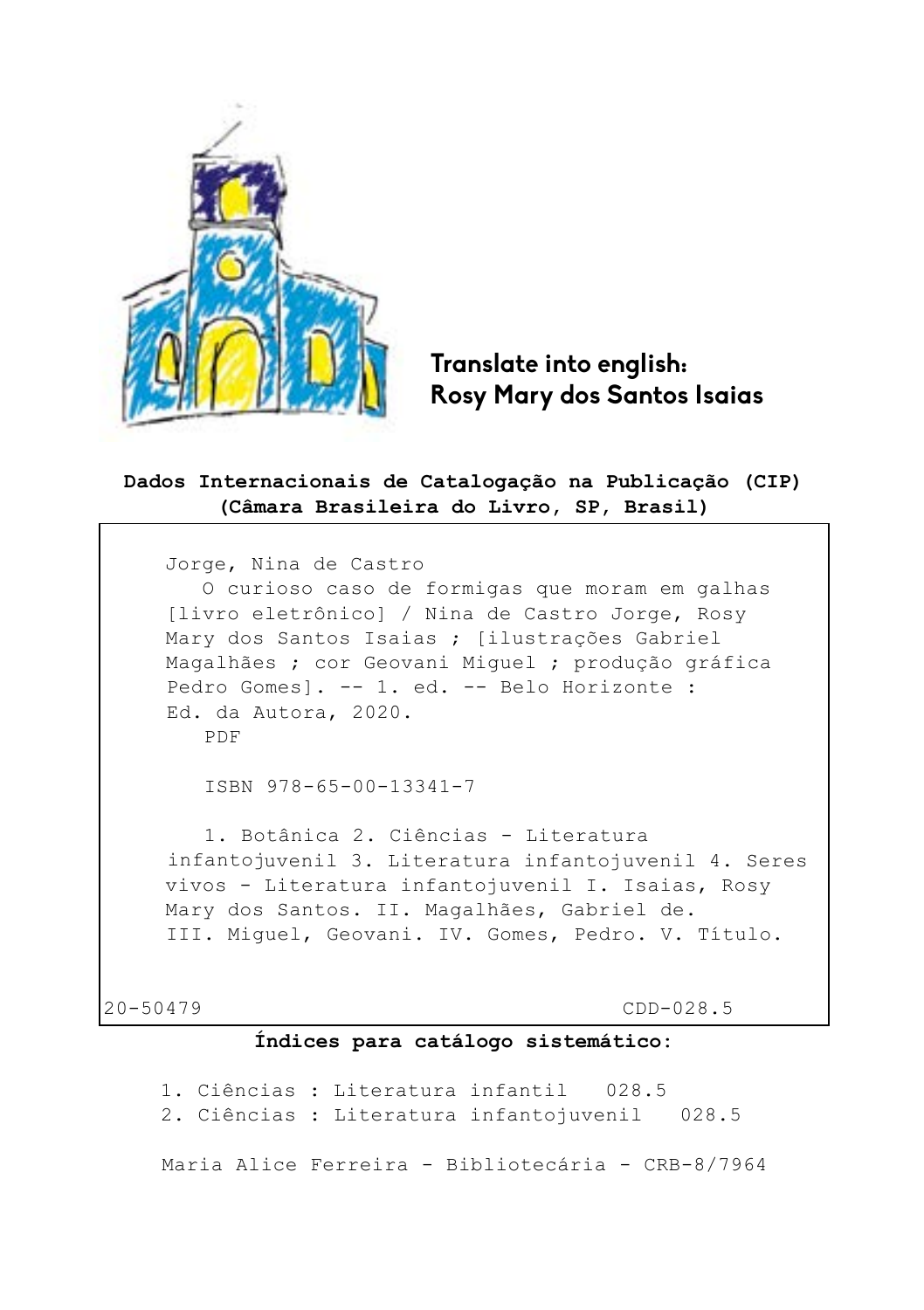### **DEDICATION**

**To Alice who brings out the pure curiosity of making science.**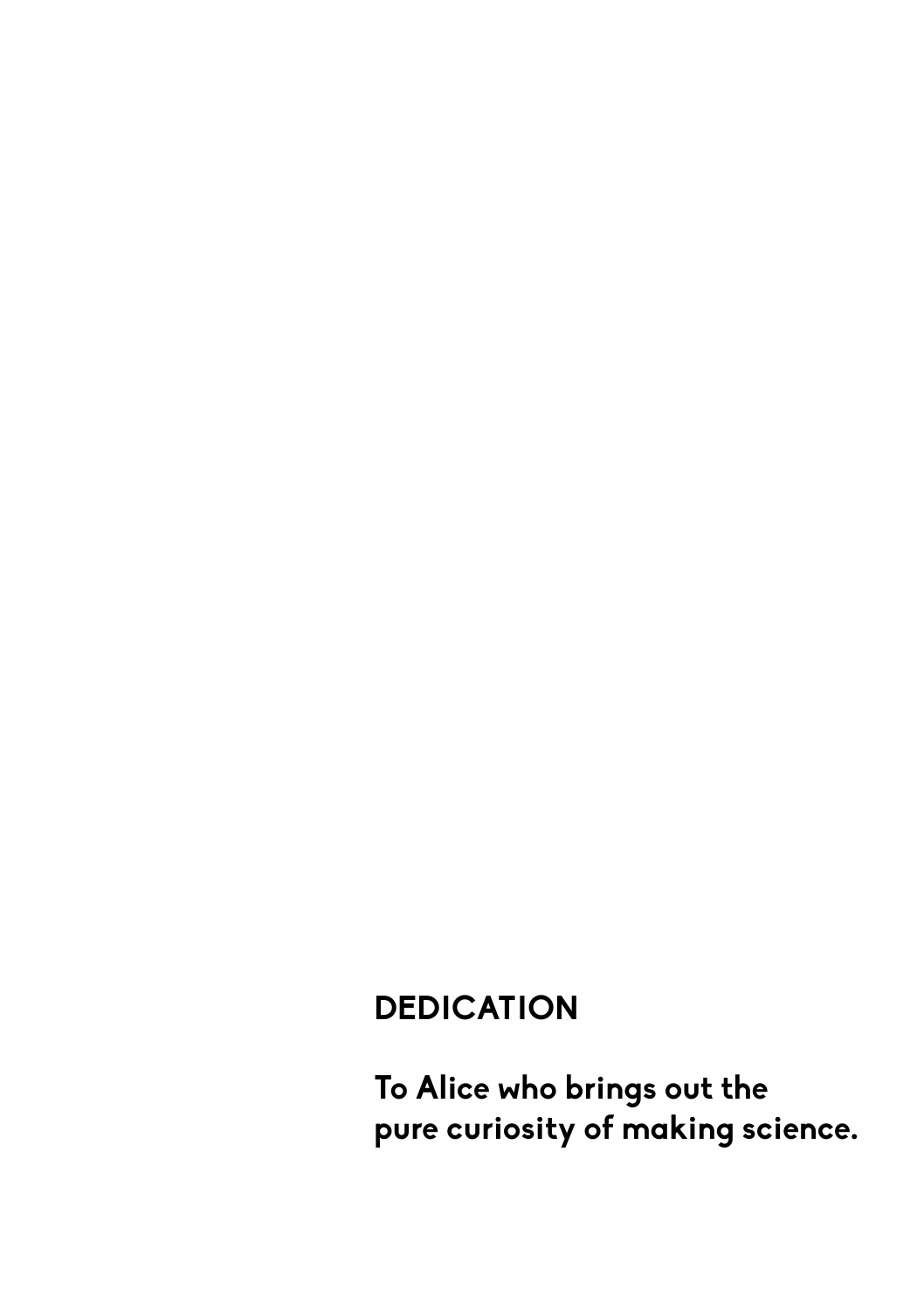### **PRESENTATION**

**This book is part of the PhD thesis of Nina de Castro Jorge, supervised by Professor Rosy Mary dos Santos Isaias, in the Graduation Program in Plant Biology of the Universidade Federal de Minas Gerais, entitled "Woody galls in** *Eremanthus erythropappus* **(DC.) McLeisch: anatomical alterations and ecophysiological implications.**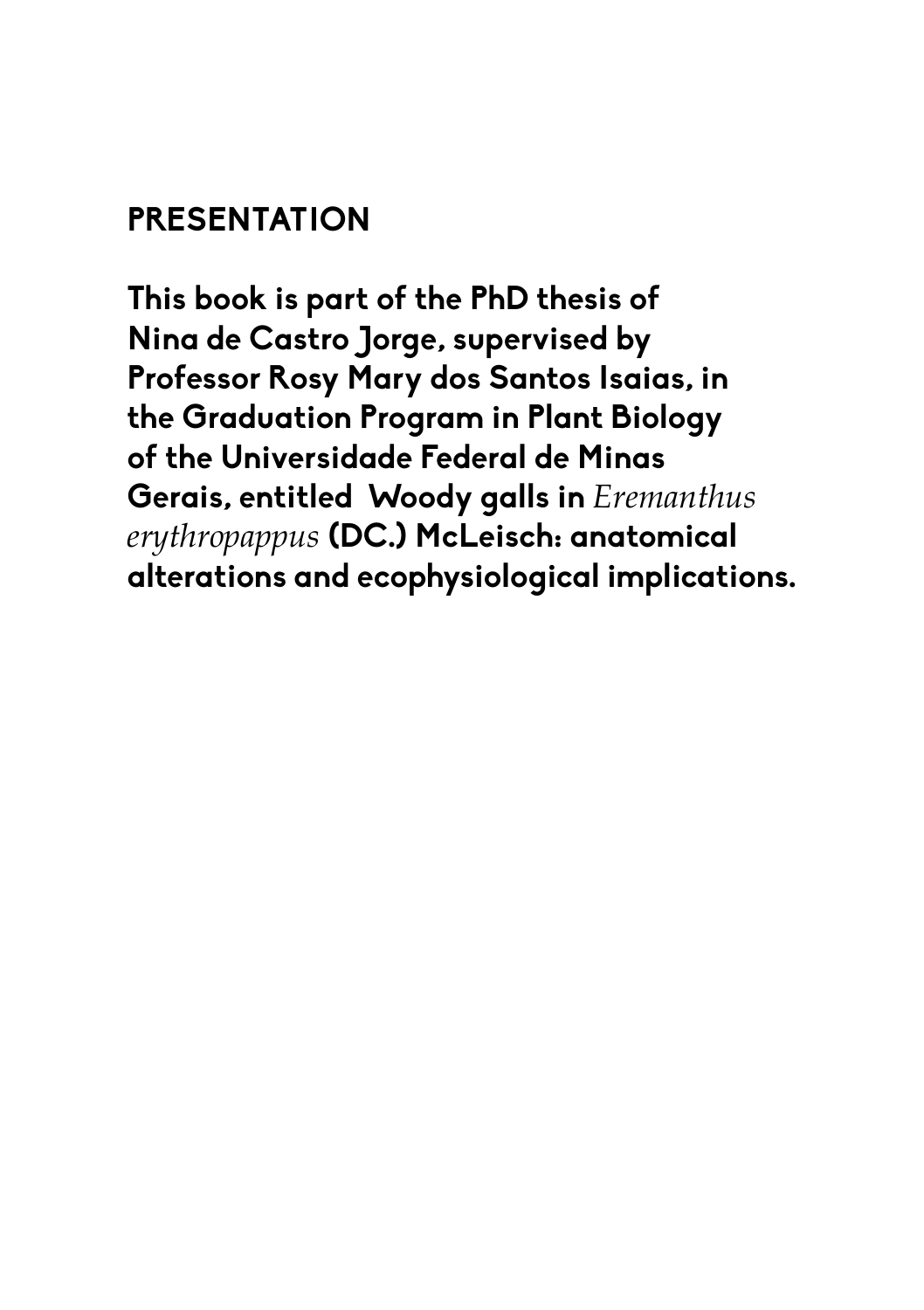**Once upon a time, there was an ant named**  *Nesomyrmex***, Neso for his close friends.**

**Neso and his family live at Itacolomi Park in Ouro Preto city in Minas Gerais state, Brazil. They are always walking around the Candeial next to the Capel, looking for food and a safe place to live.**

**Neso loves the Candeial, he thinks the Candeia trees are very pretty with their flowers grouped as small white balls, and many trees are all together forming the Candeial, is an spectacular show.**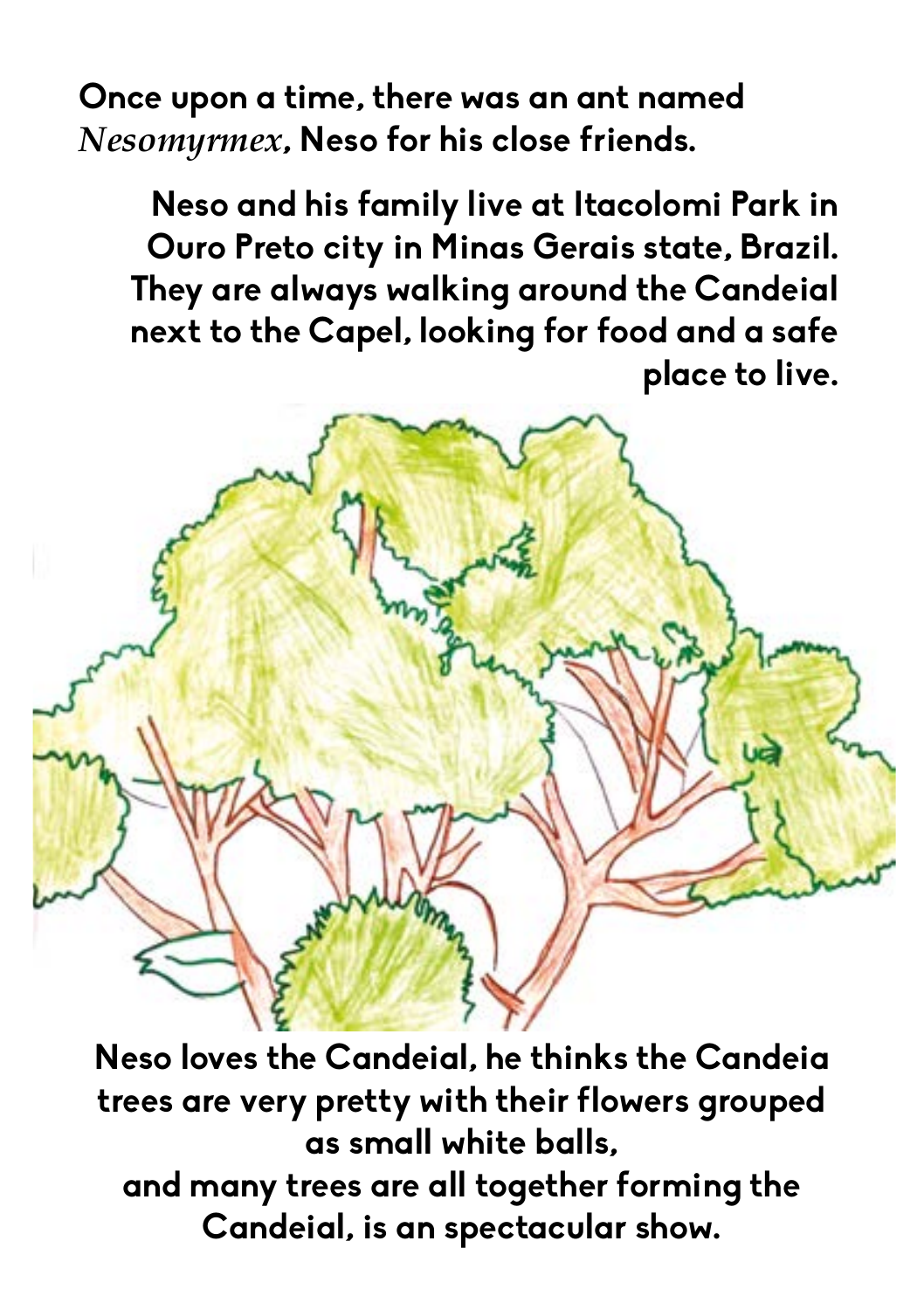**One day, Neso, that is very corageous, decided to climb the candeia trees.**



**He has heard that there was a sweet juice, named nectar, coming from the plant up there,** 

**and that many ants like it. And there he goes, looking for the dreamy nectar.**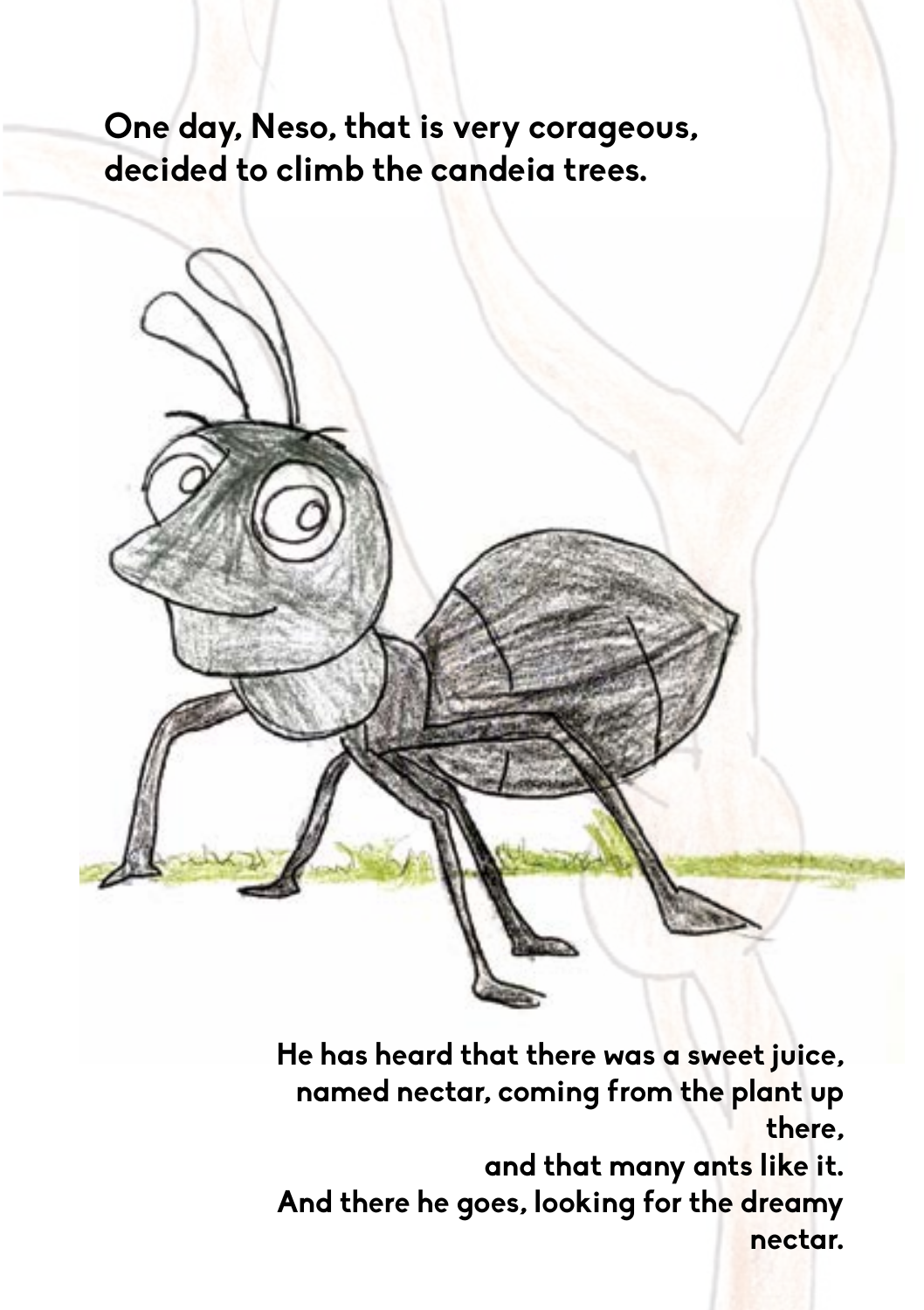**But Neso was not prepared to what he would find there, and he was greatly surprised when in one of the branches, he found** 

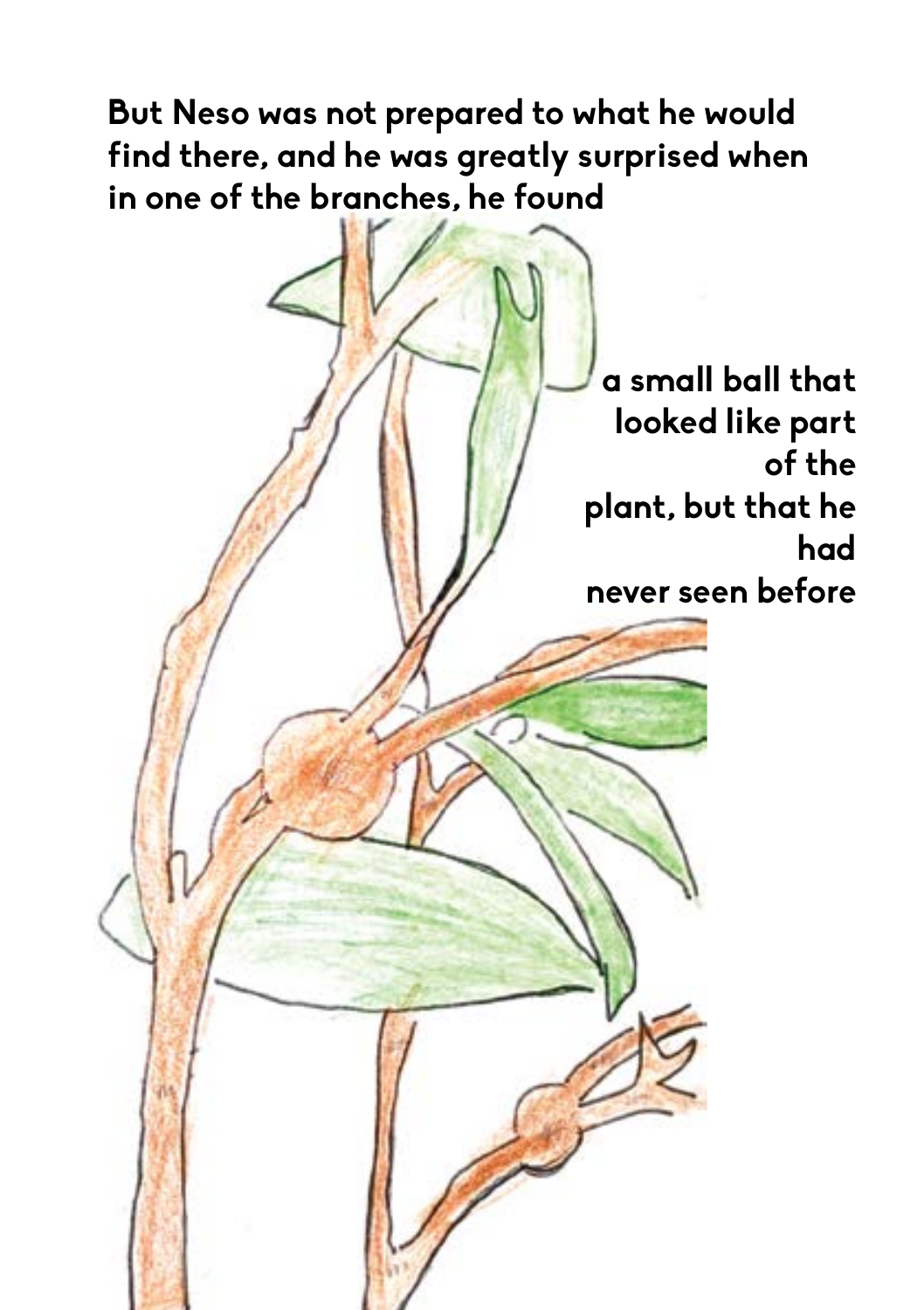**He became astonished, and did not understand what the small ball was. Was the plant sick? May he have discovered something new? What was that?**

**Neso, that is very curious, decided to stroll around to look for more of those strange balls.**

**And he could not believe in what he saw. The more he walked, the more numerous the balls were.**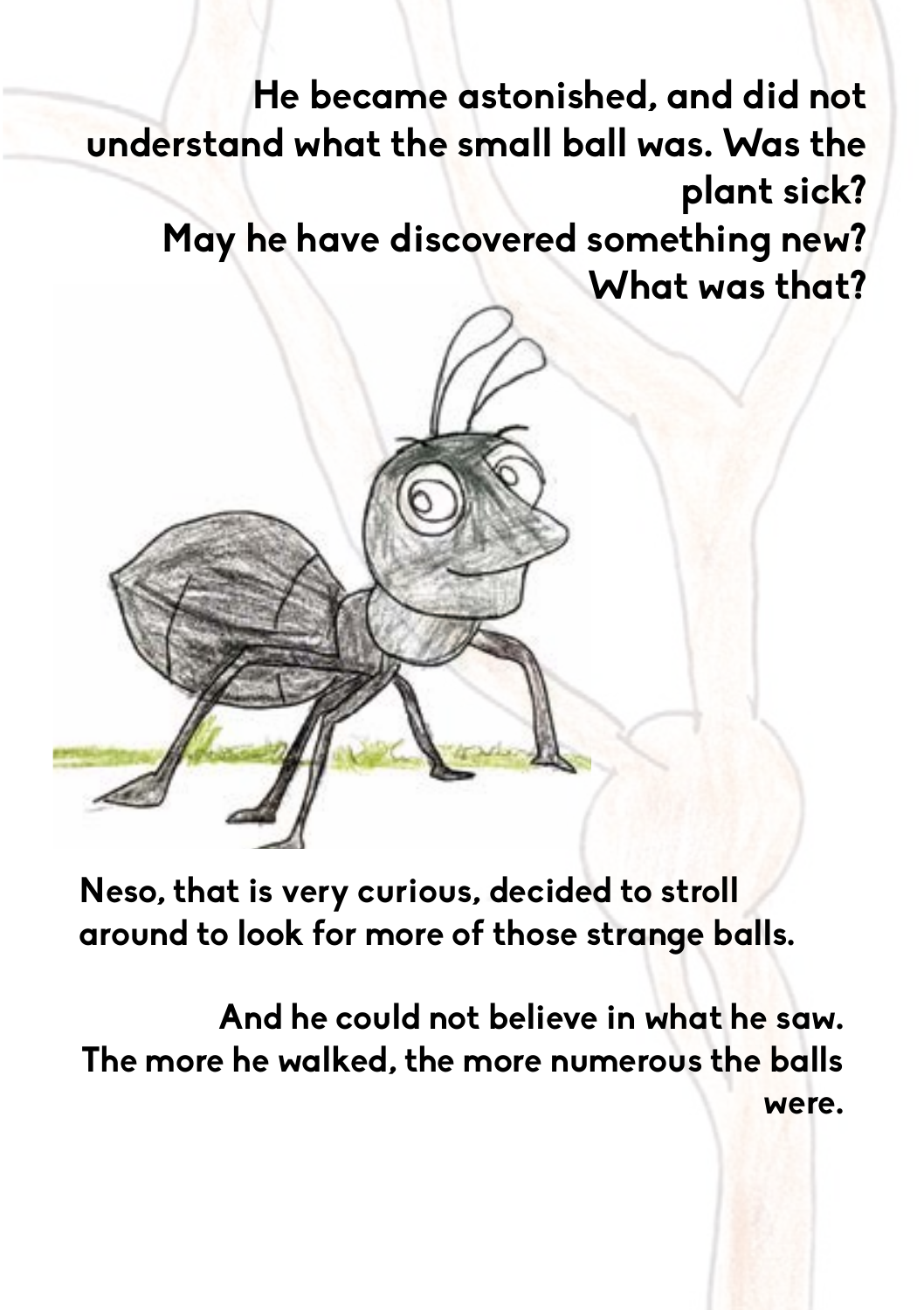**He realized that there were different balls. Some were small and soft, while others were large and hard.**



**Neso also realized that there was a noise coming from inside the small balls, it looks like someone was living inside it.**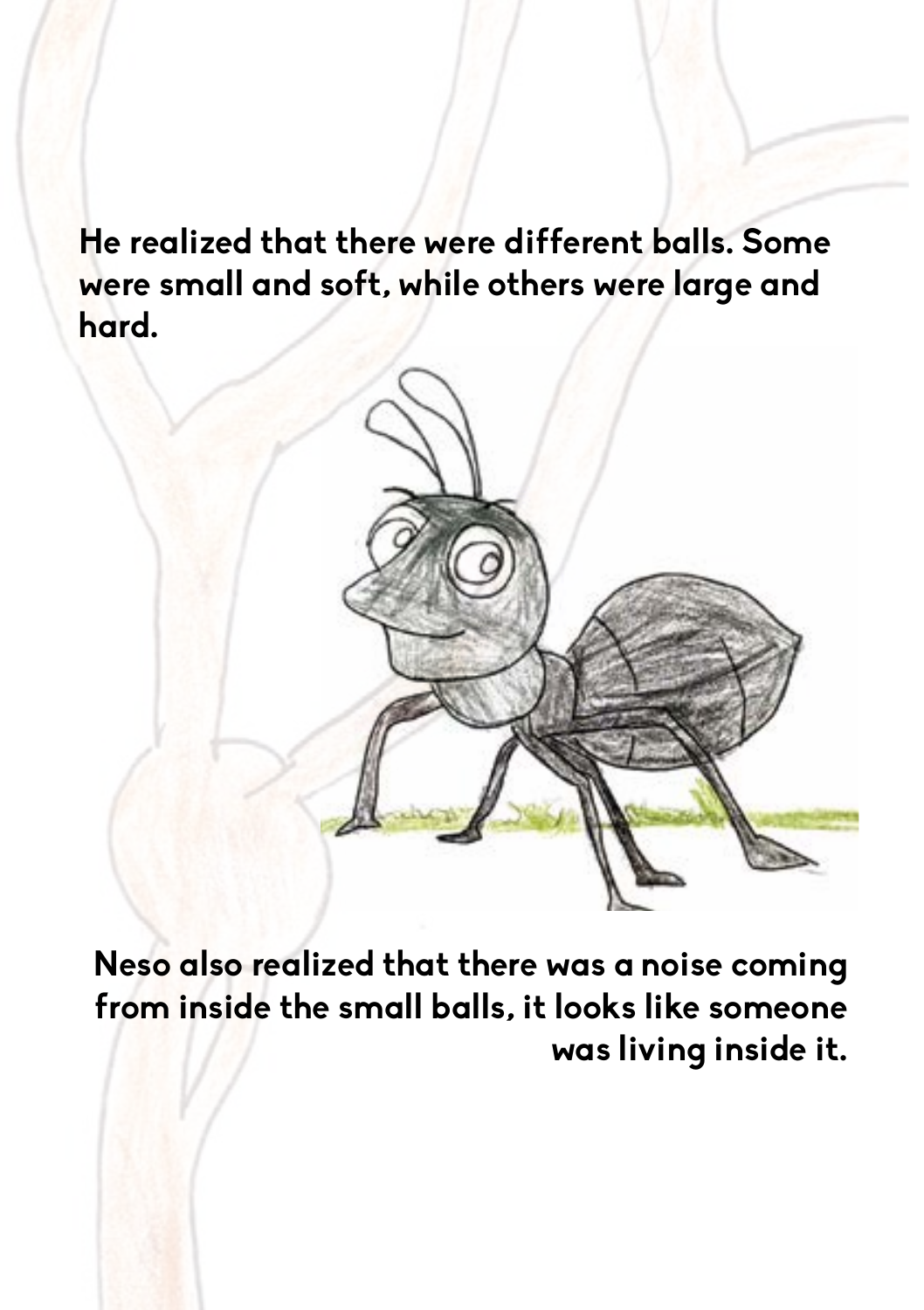**He tapped with his legs on top of the ball, and called: - Hey, I can hear you. Who are you? How did you get inside this ball?**

> **Neso did not expect the answer and got paralized when he heard a voice saying: - Hi. I am the** *Neolasiopitera***, you can get away from here. You cannot touch me, I am protected inside here.**

**Neso got astonished, and speechless. He did not know what to say, indeed. Where were that voice coming from? And why did it think he would attack?**

**Neso decided to go down the tree and call his friend Camponotus, to follow this adventure.**

**Cam was very smart and Neso know she should have an explanation for all that madness.**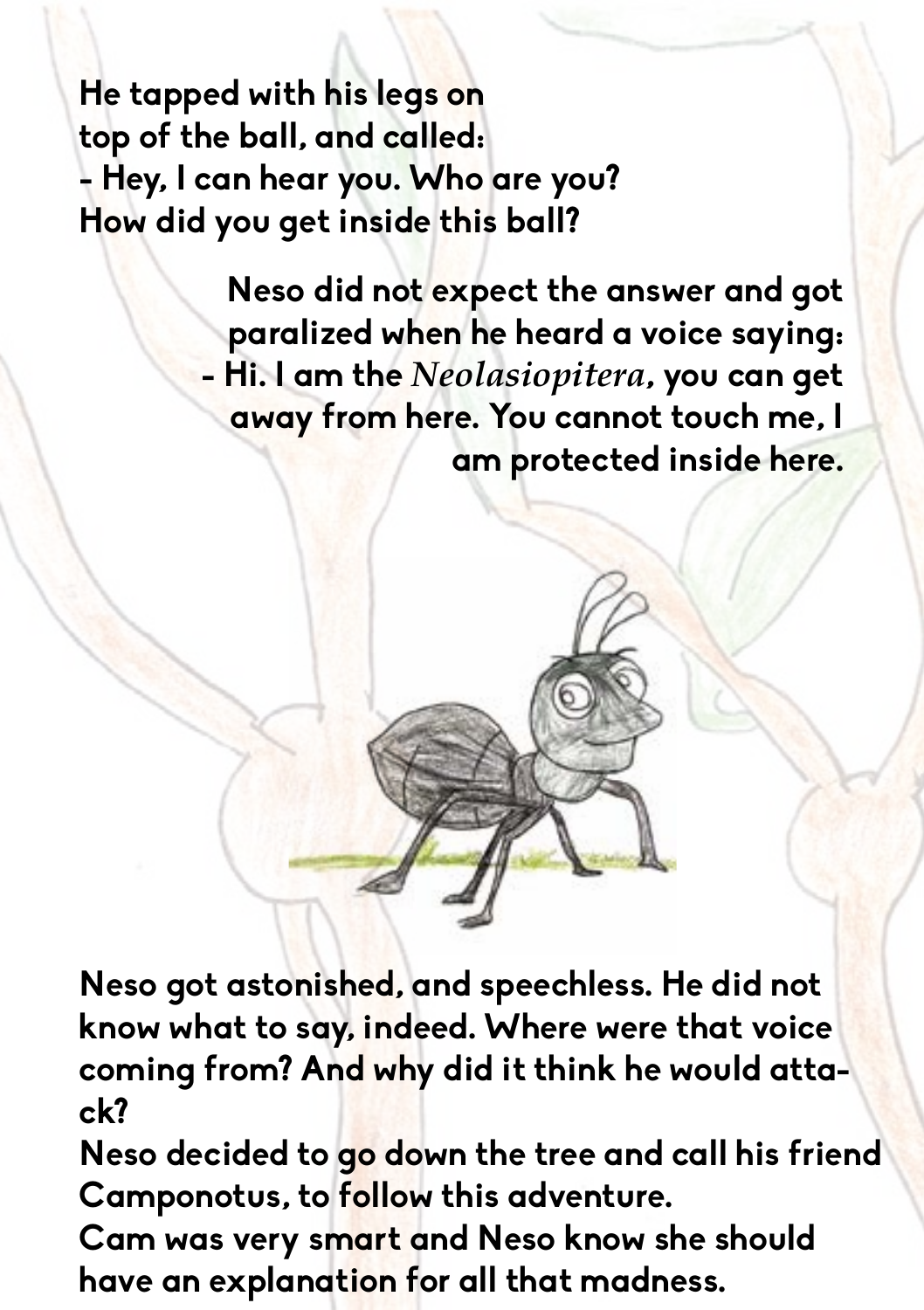**Neso and Cam came back to the tree to talk to the inhabitant of the bizarre ball. Cam began the conversation:**

**-Hi Mr I don t know… Neolasiooo. May I call you Neo? Me and my friend are curious about your house.**

> **We have never seen something like this before. May you help us understand how did you construct this plant-house?**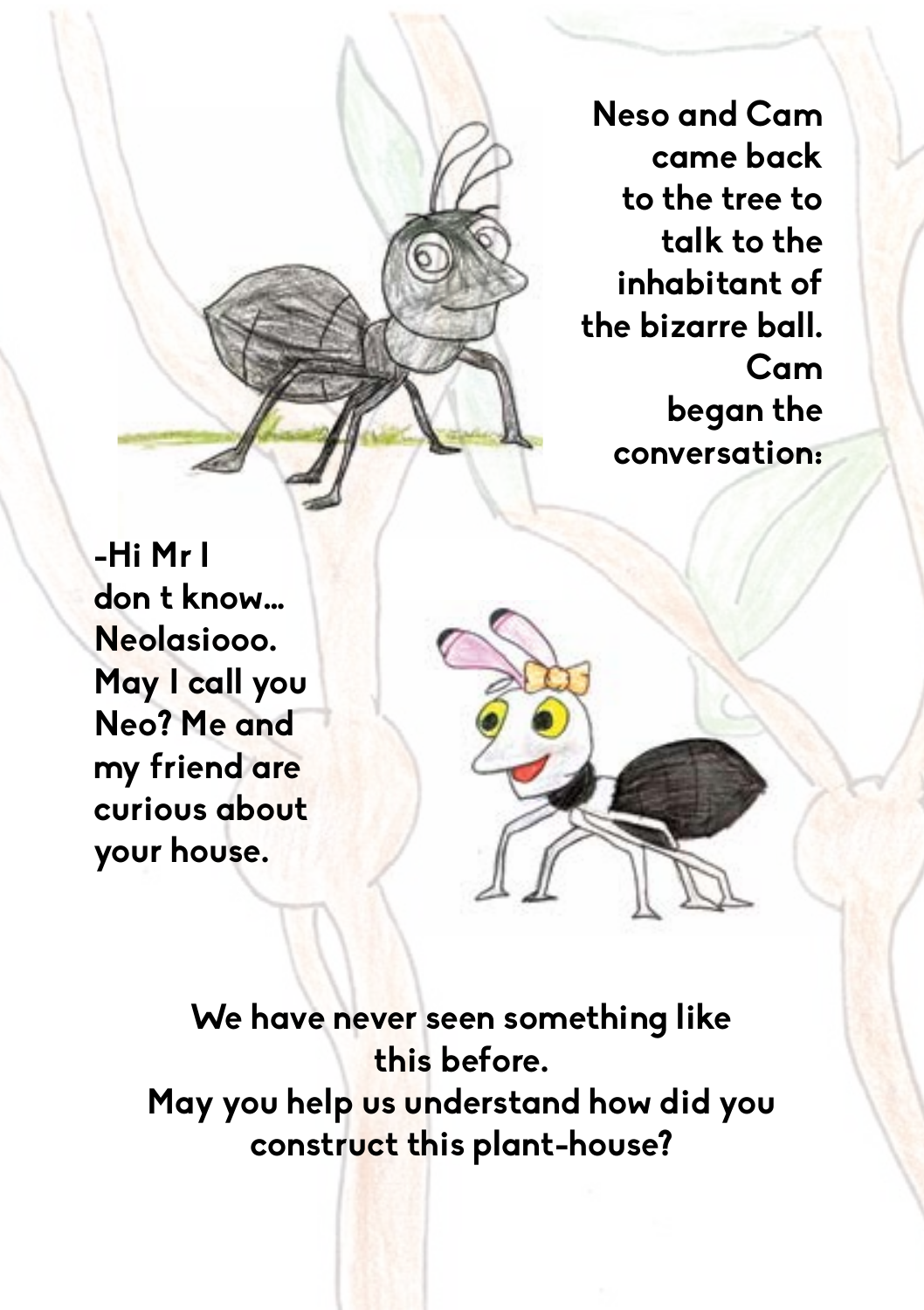**- Well sweetie, aren't you enemies? May I be sure you are not trying to take me out of here?**

**- Of course not, Mr Neo. We are ants and are very curious about your home, we just want to understand.**

**- Okay, that's all right, I will tell you, he said.**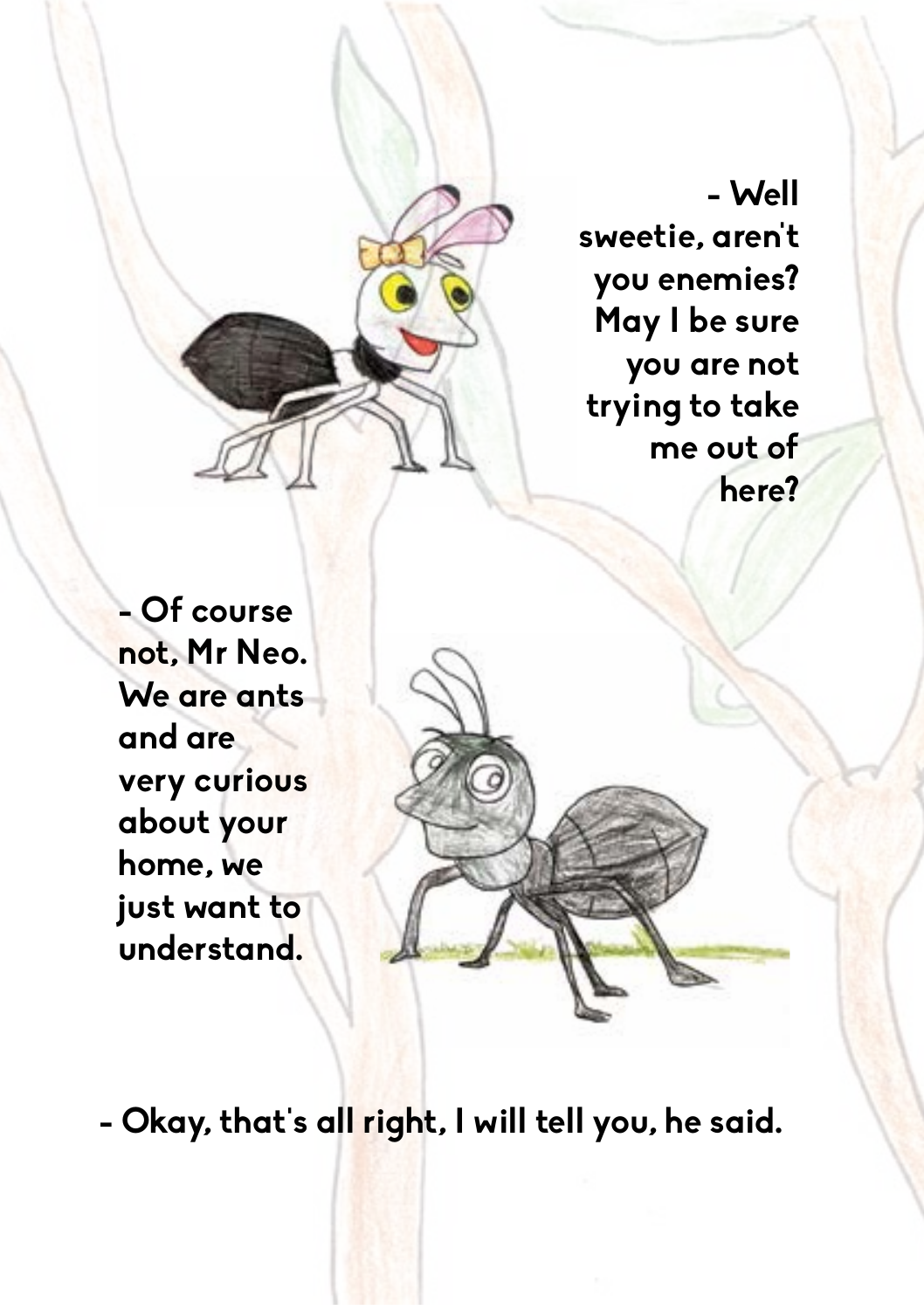**This history comes from a long long time ago... One day, my great-grandparents, decided to put their eggs on some plant branches. They thought the eggs would be protected up here.**

> **They did not expect the plant to react to the eggs in its branches. And you cannot imagine how hard it was to construct this ball. The plant reacting, and my great-grandmother counter attacking, and from this battle comes a ball like this one, where I live today.**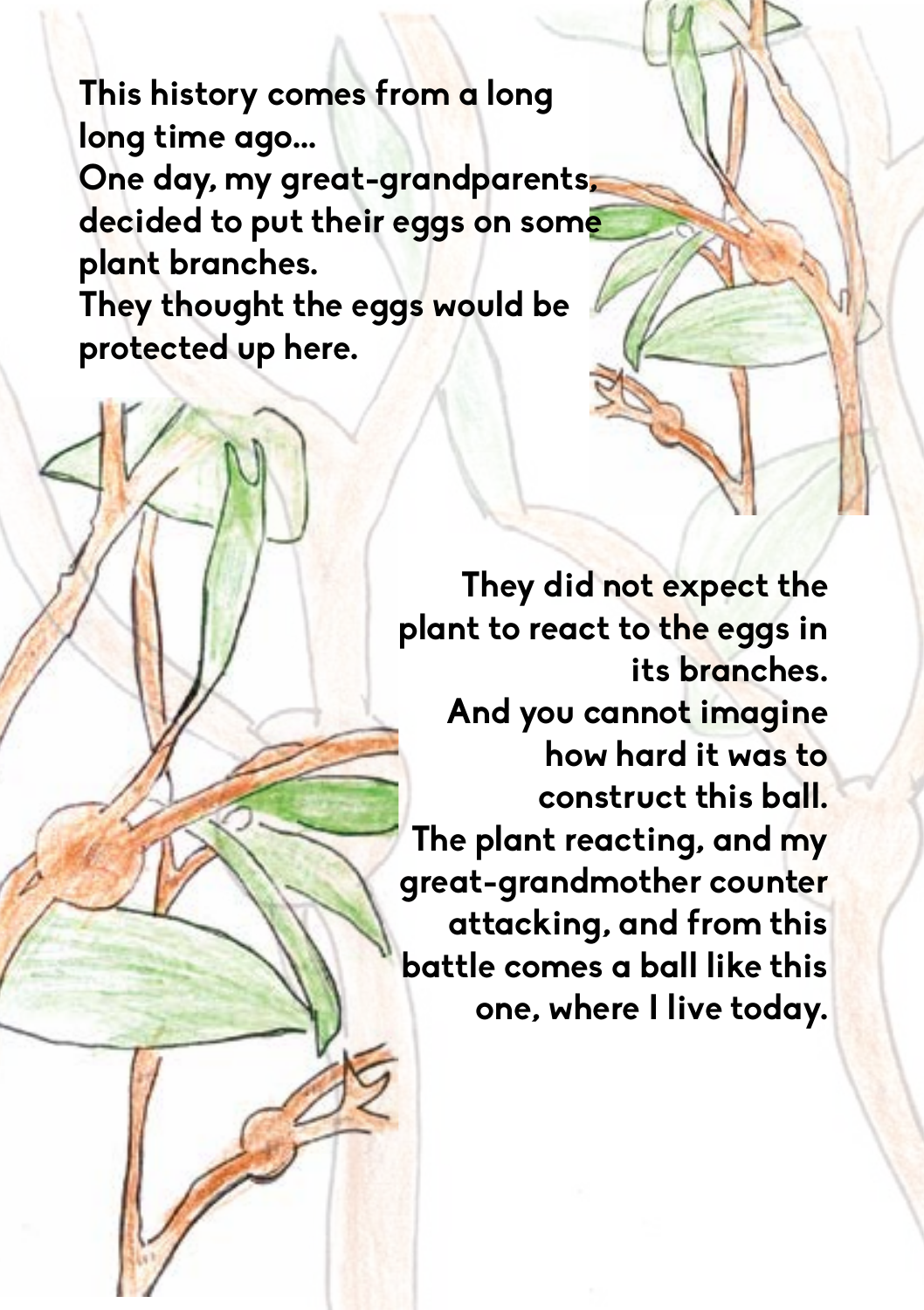**-Wow! What a terrible thing Mr Neo, a battle! What happened to the eggs of your great grandmother?**

**This is the cool part of our history. And neither us nor the plant was waiting for that. The larvae hatched from the eggs and could survive inside the balls, and more, they could feed from the plant cells.**



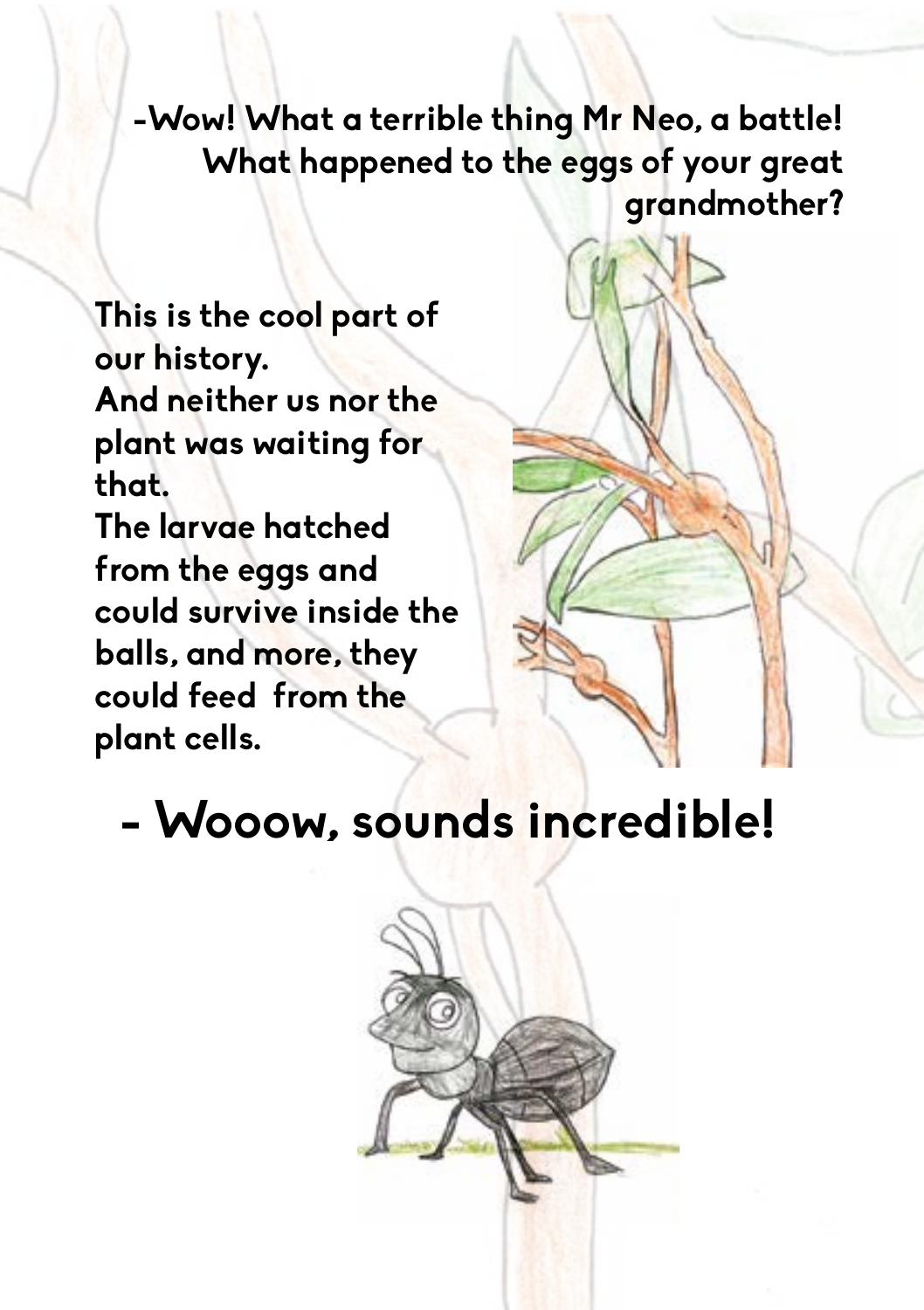**-That's it. Afterwards, when the larva developed, it could dig a tunnel and escape from inside the ball. It told all the family how it survived inside the ball. An nowadays, all my family lives in balls like this.**

**- But, if it is so good why were you afraid when we called you? – asked Cam**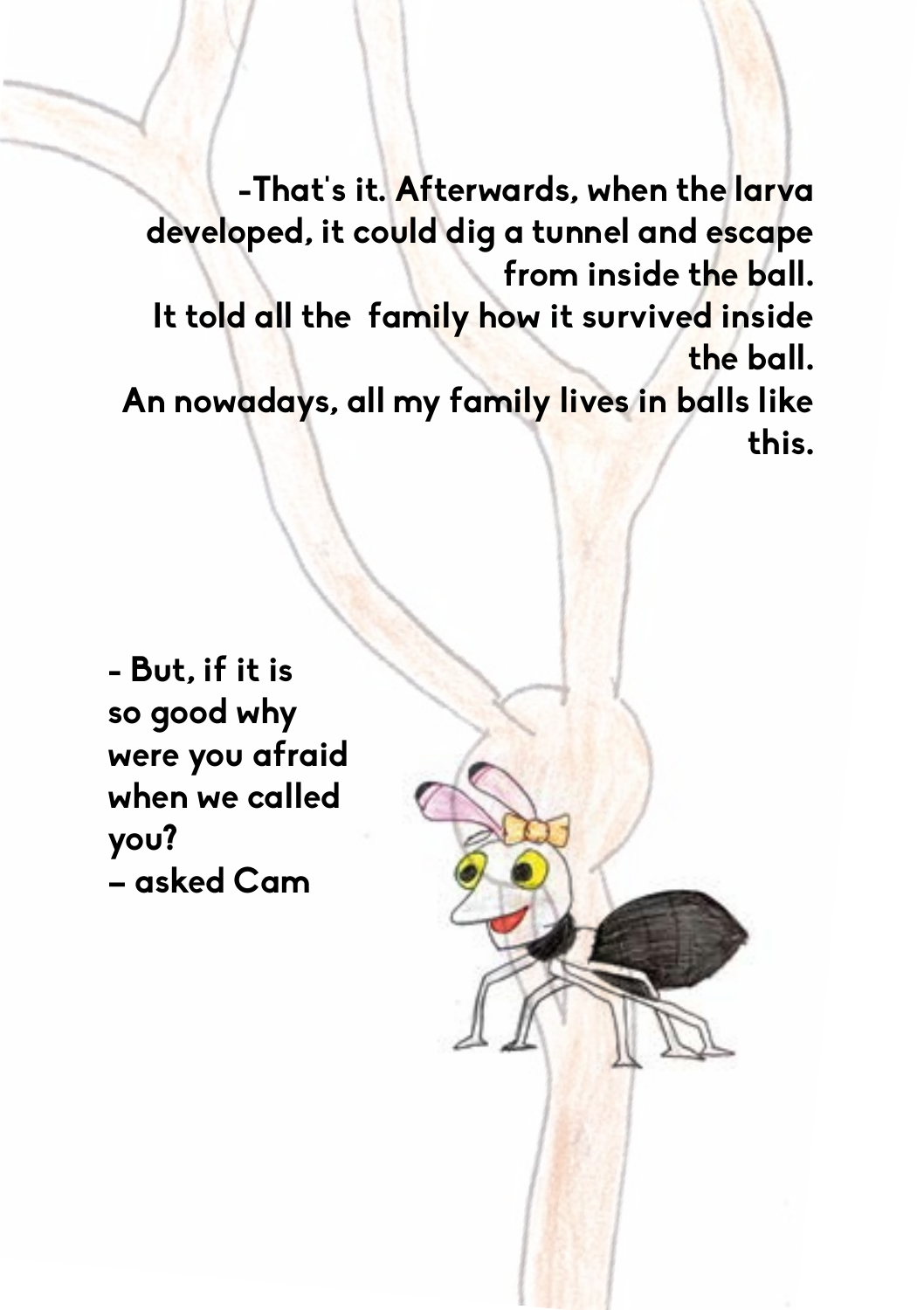**Well, in the old days, when we did not live inside the plants, life was very hard.**



**There was little food, we were cold or hot, the rain carried our eggs away, and lot of us died. And what was worse, there were always some predators trying to eat us. Inside the balls, everything is quite good. We have food, the temperature is warm and comfortable, and we can grow in peace.**

**It is true that sometimes, some enemies try to catch us here.**

**Sometimes they can do it, and I was afraid you were one of these enemies.**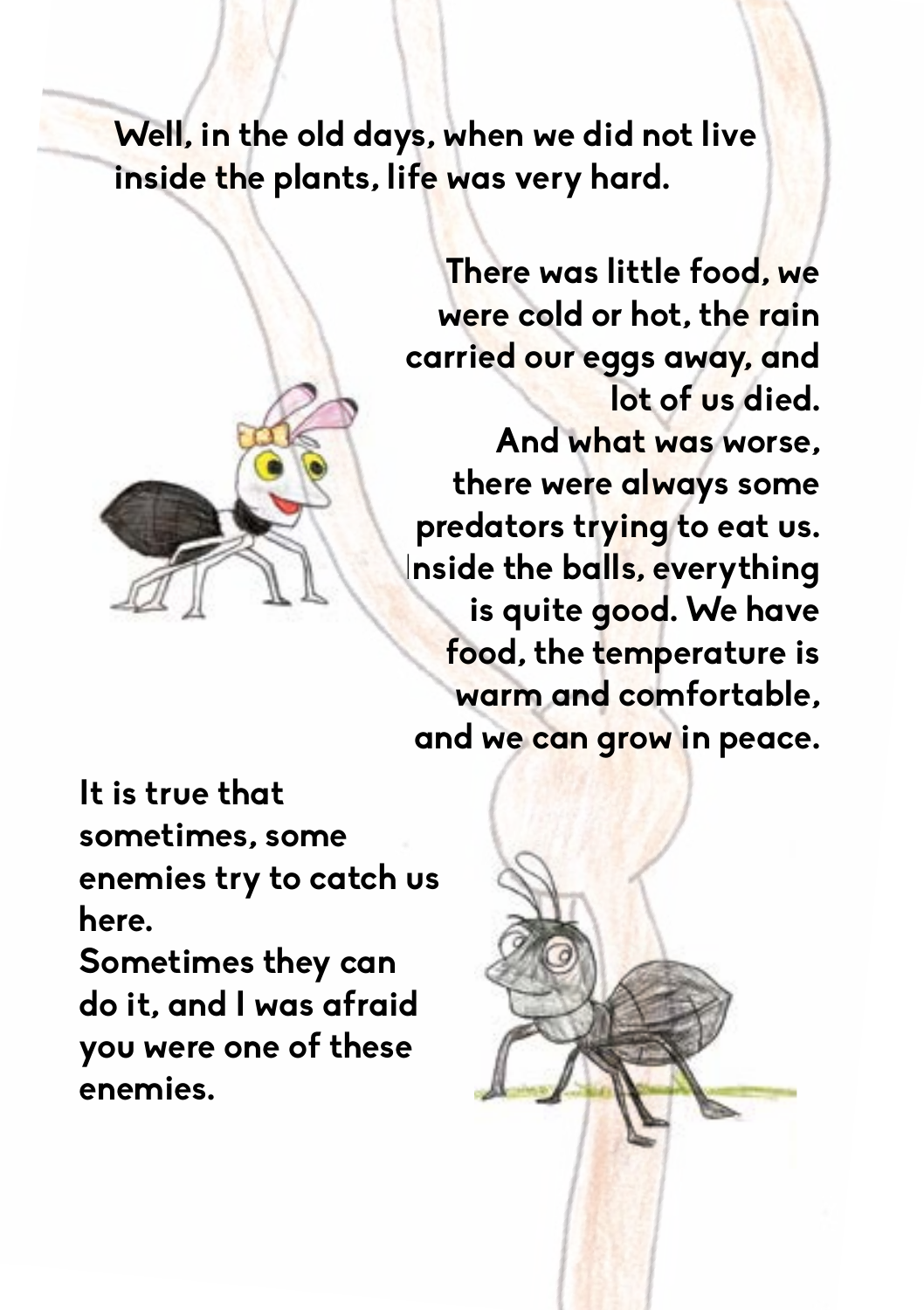**- Wow Mr Neo, your history is very interesting. But tell me, does your house have a name?**

**- Well, we call it our home, but I have heard some curious people that come here and try to understand how we leave naming our homes as GALLS.**

**- OH! Gall! Loved it, it is a nice name. But what happens with the gall when you leave it?**

**- Unfortunatelly, it dies. It is our presence inside it that makes the gall alive and growing. When we leave the gall, it stops growing and die.**

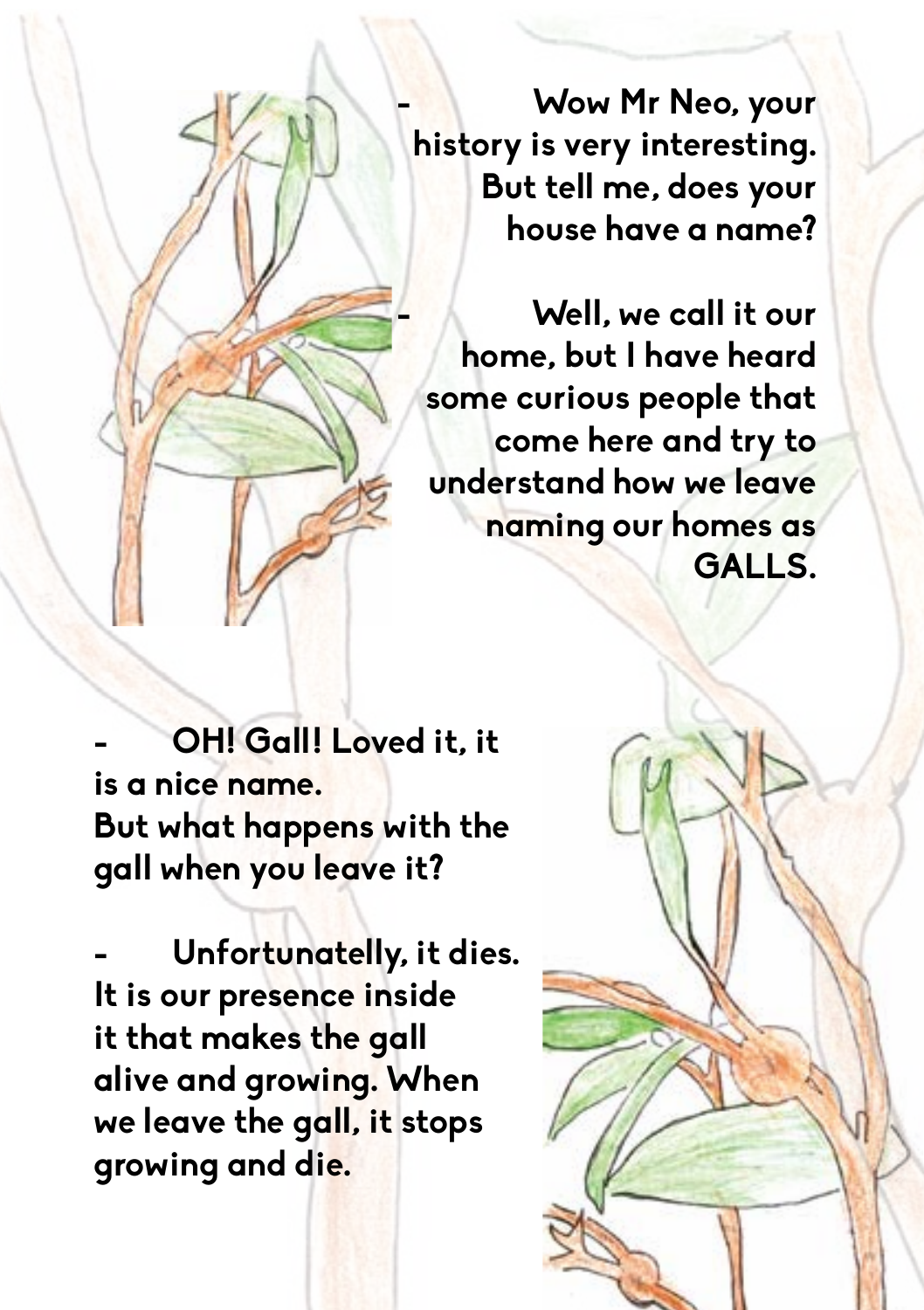**Cam, at this moment, had a brilliant idea. She was tired of walking around the Candeial without a house to be her home.**

**And she started thinking what she could do to live inside a gall when Mr Neo left it.**



**And she must be fast. For his smart tone of voice, Mr Neo would certainly leave the gall soon.**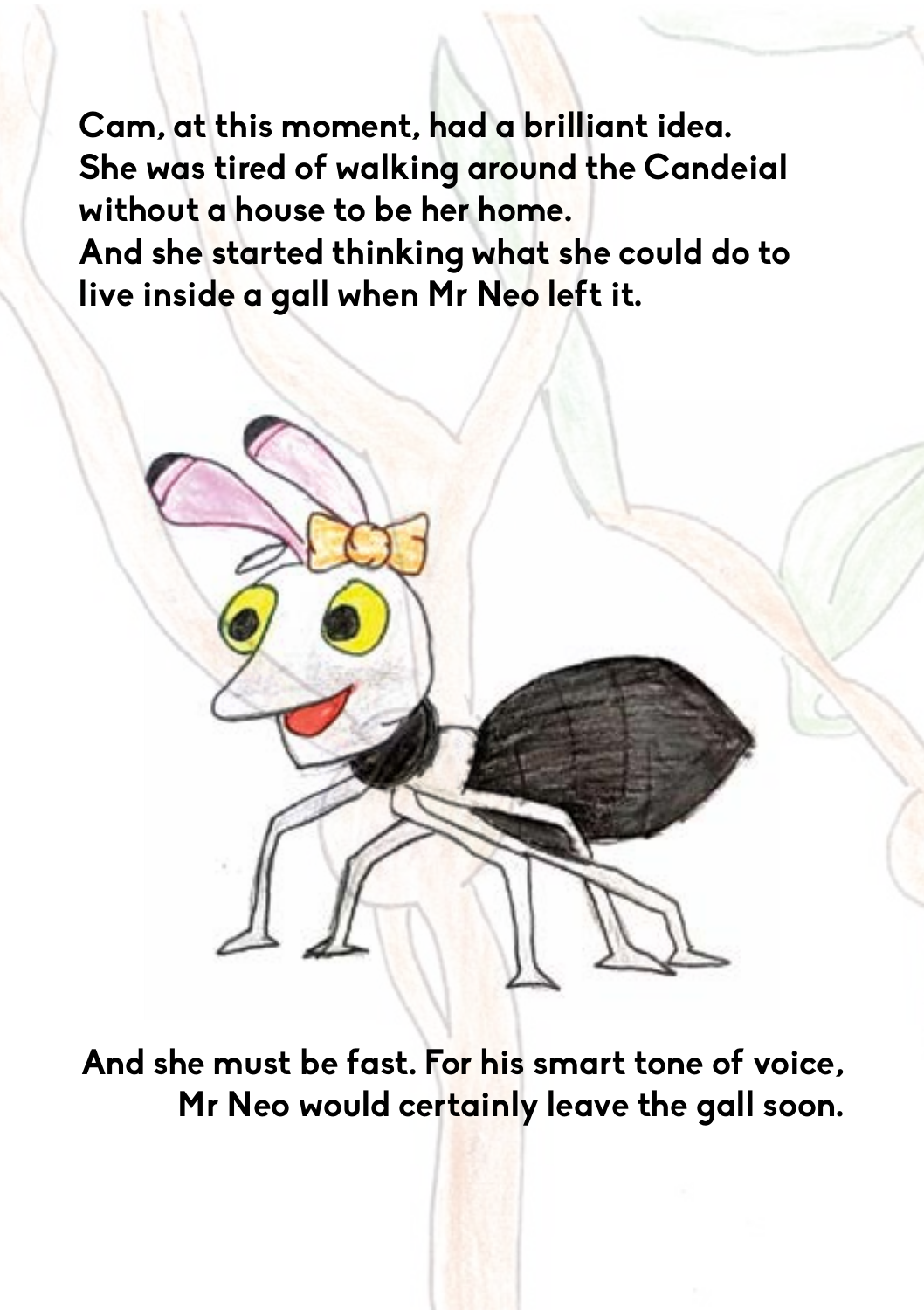**Cam knew a very smart guy, that leaved nearby in other Candeia branches, Mr Fungo. Mr Fungo should know what she might do to live in the gall.**

**Mr Fungo got enchanted with the idea. A protected place, with warm climate and available food? It sounds impressive.**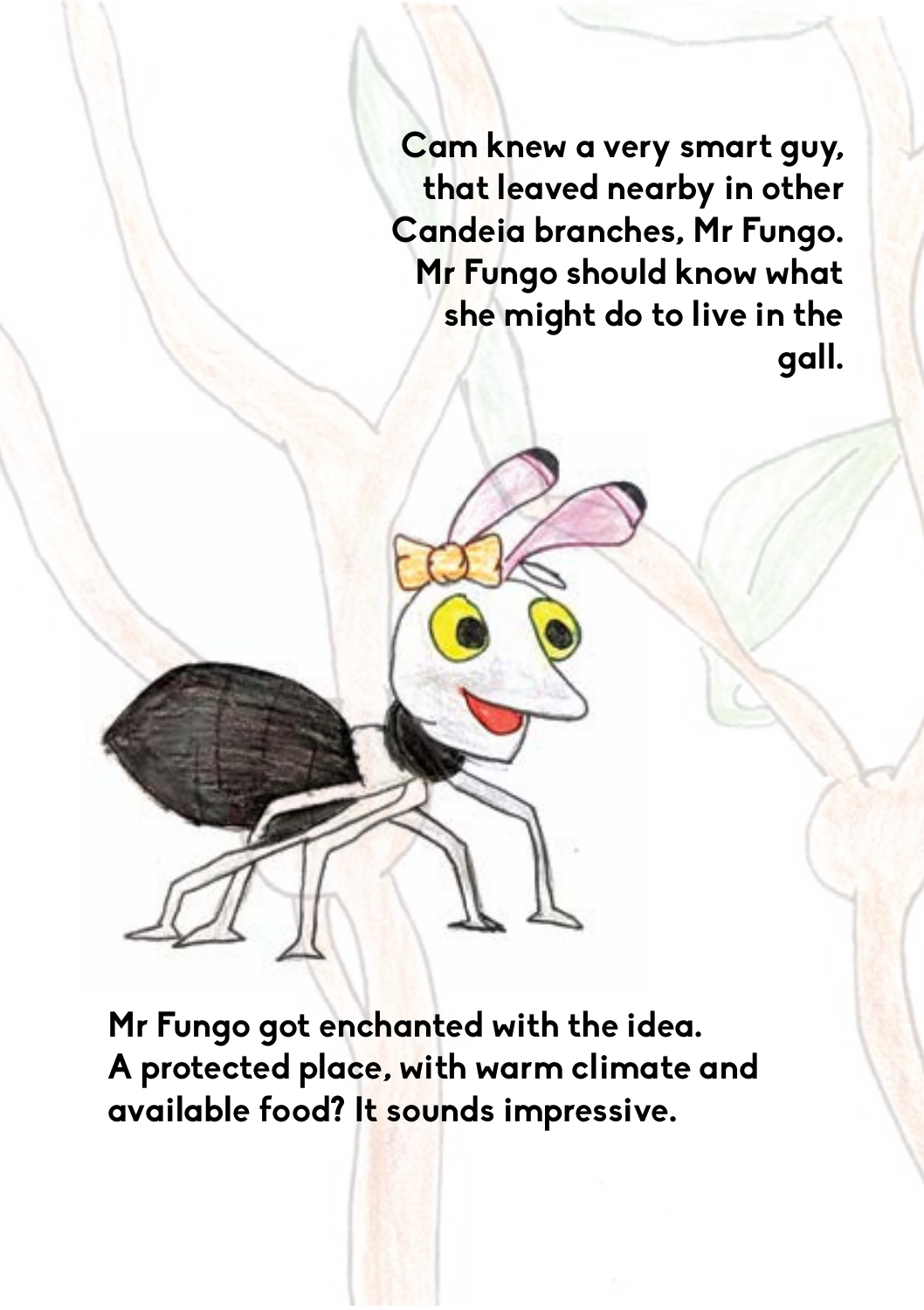**When Mr Neo left the gall, Mr Fungo went there and found it really a nice place to leave in. Cam and Mr Fungo decided to live together inside the gall.**

> **As time went by, Cam turned the gall into her home, a real ant nest. And soon, Cam, the worker ants, larvae and eggs, from where new ants would soon be born, inhabited the gall.**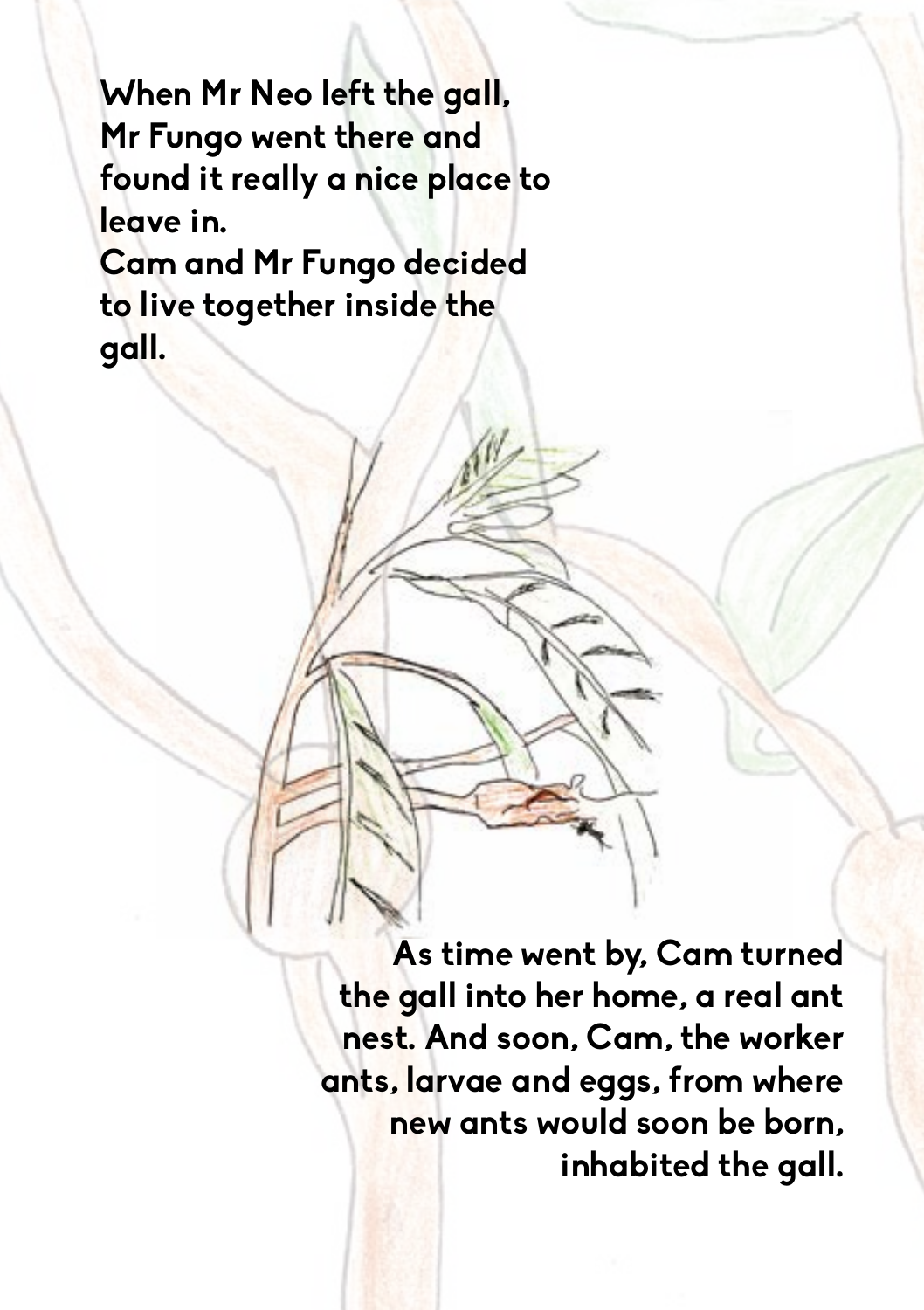**Just like, wise Mr Neo stimulated the gall to be alive, which contributed to its own survivorship, the presence of Mr Fungo and of Cam family performed a similar role.**

**And then, even after Mr Neo left, the gall stayed alive. Differently from what happened when one of Mr Neo's parents went out and there was no one to leave in that house.**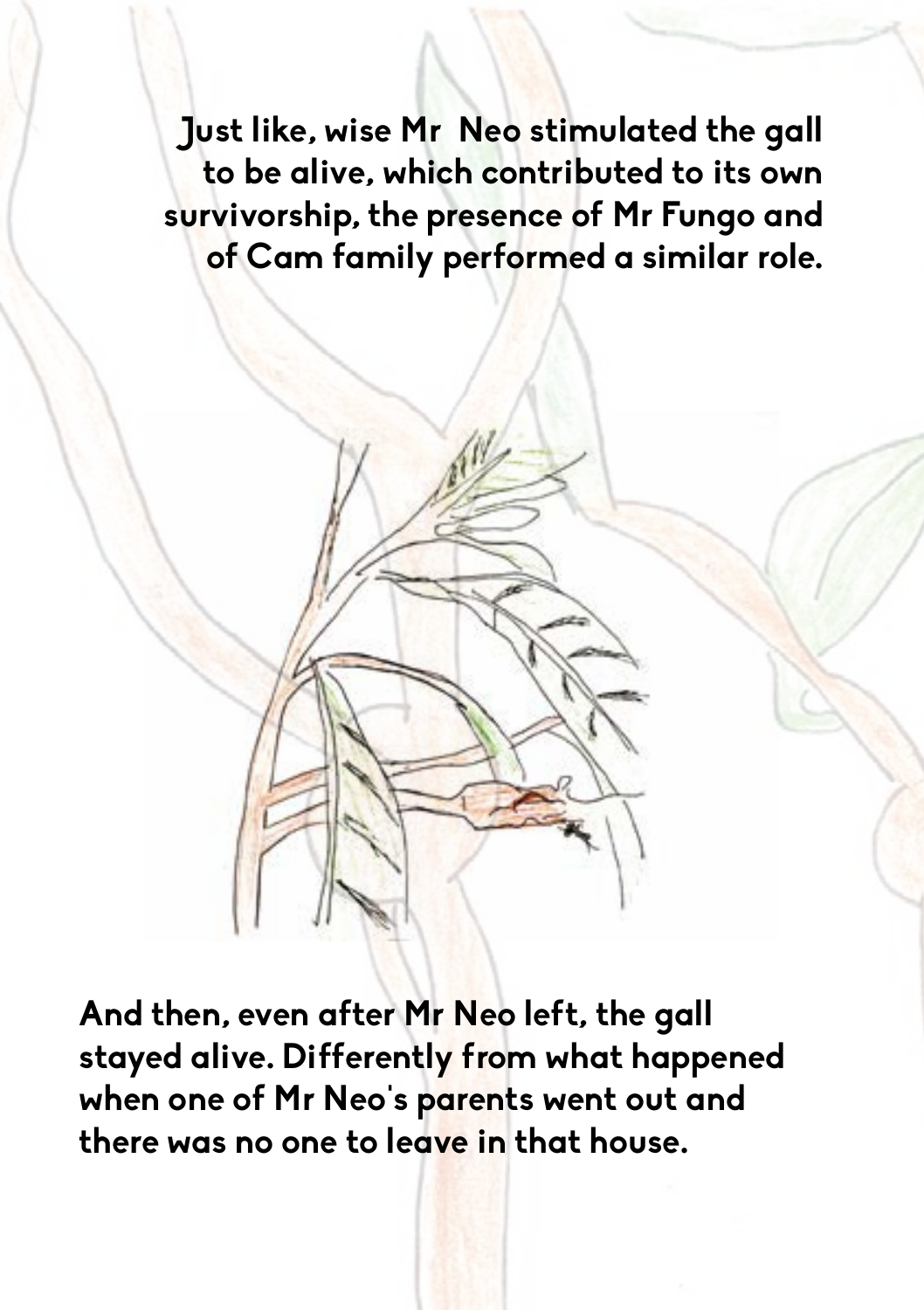**Neso, which was not brave enough to live inside the gall promptly, told the news to some ant families.** 

Real image of a gall occupied with fungi and ants.

**These families strolled around the Candeial to see the novelty and found galls to be their houses. Since then, if you look carefully to the galls with a small hole in Candeia trees, you can find ants and fungi inside them, leaving protected from the enemies and dangers from the outside.**